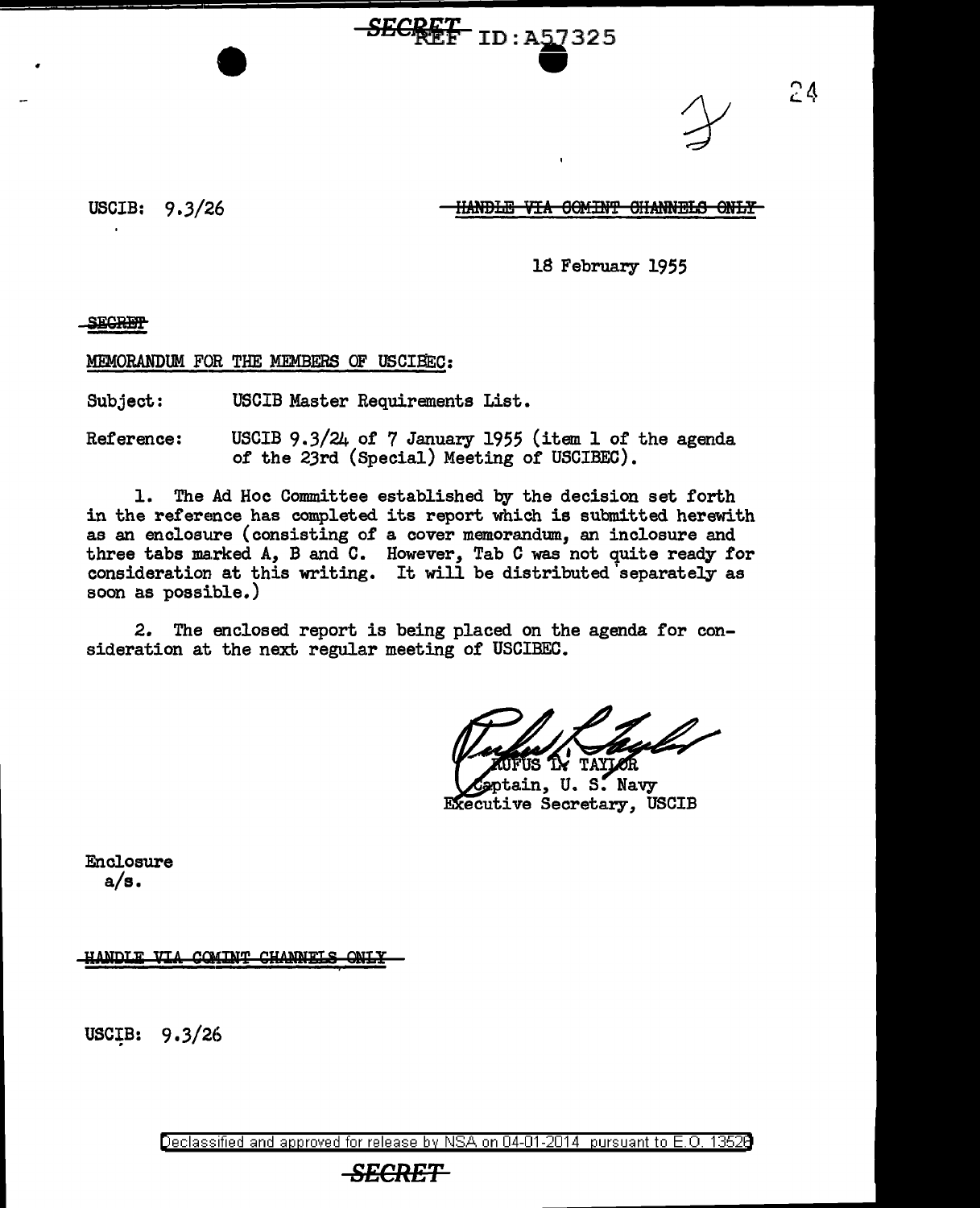



NATIONAL SECURITY AGENCY WASHINGTON 25, D. C.

Serial:

15 FEB 1955

**SECRET** 

MEMORANDUM FOR THE CHAIRMAN, USCIBEC

SUBJECT: Draft Report, Master Requirements List

Reference: USCIB 9.3/19 of 13 Dec 54

Appended as an inclosure is a report drafted by the ad hoc committee appointed at the 7 January meeting. The committee recommends that this report be approved by USCIBEC and forwarded to USCIB as an answer to the referenced paper.

Stbolkunk V

J. S. HOLTWICK, Jr. Captain, US Navy Chairman

hen J. <del>Hanch</del><br>HEN J. DONCHEZ

 $\mathbf{r}$ 

Member

FIR Fawald

Lt. Col. USAF Member

Incl: a/s

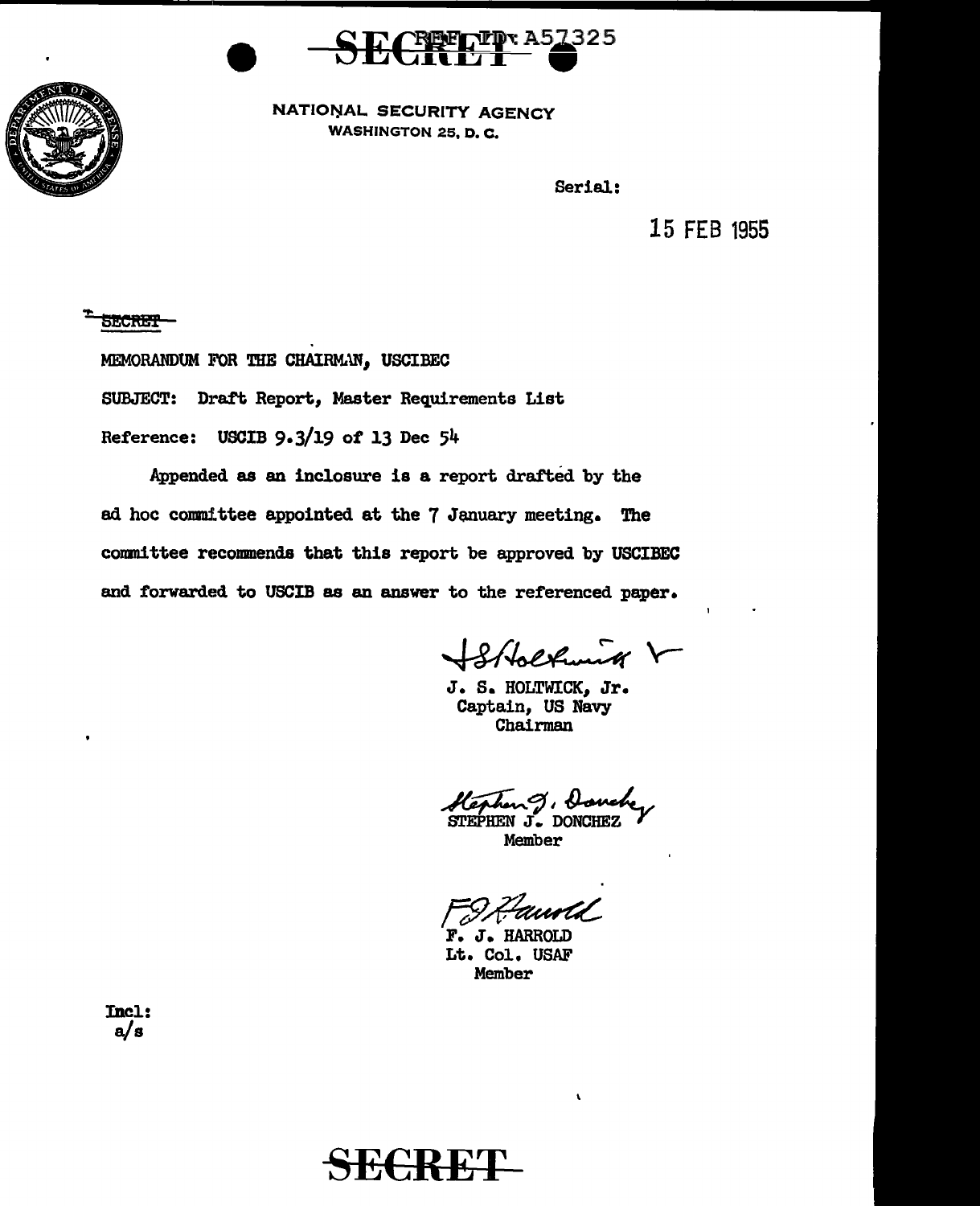#### SECRET:

MEMORANDUM FOR THE *CHAIRMAN,* USCIB

SUBJECT: Requirements of u. S. Intelligence Agencies for Information from COMINT Sources

 $SECH^{BETD:22325}_{D}$ 

1. The Executive Committee has considered the subject matter in its various facets, as directed in the 10 December meeting of the Board, and recommends that the problem be resolved as outlined in the succeeding paragraphs of' this document, and the tabs thereto.

2. Underlying the entire problem is the basic question of how to use most efficiently and effectively a "common-user" collection facility with a broad, but sttll not unlimited, potential for obtaining information of relatively high intelligence value.

3. The Executive Committee feels that this problem can best be solved by establishing a means whereby USCIB provides the Director, NSA, with authoritative guidance in carrying out his function as a collector of intelligence information from COMINT sources. It feels that this guidance should be in two forms: basic guidance in the form of a USCIB approved list of the information required by the national intelligence community for which COMINT has been assigned the responsibility of producing (hereinafter referred to as the COMINT REQUIREMENTS LIST); and supplemental guidance whereby interpretation or ampljfication of the basic guidance, and periodic shifts of emphasis or interest therein, can be provided in a manner which will insure accurate communication of consumer desires to the producers of COMINT.

4. The CCMINT Requirements List must meet certain criteria. These are outlined in TAB A, as are the successive steps which this committee feels are the logical ones in order that a list meeting these criteria can be developed.

5. It is recommended that the Board approve the recommendations listed in paragraphs  $3$  and  $4$  of TAB A, and request or direct, as appropriate, the organizations designated therein to implement them.

6. After USCIB has approved and delivered to the Director, NSA, its guidance in the form of the before-mentioned list, it is necessary that an implementing plan be developed. The Executive Committee feels that preparation of this plan is properly the responsibility of the Director, NSA. We therefore recommend that after preparation of the COMINT Requirements List, USCIB forward it to the Director, NSA, together with a request that he (1) Prepare an Implementing Plan (2) Forward it to the USCIB for review and approval (3) Advise the USCIB of what provisions he has made to carry out paragraph 2 h. of NSCID No. 9.

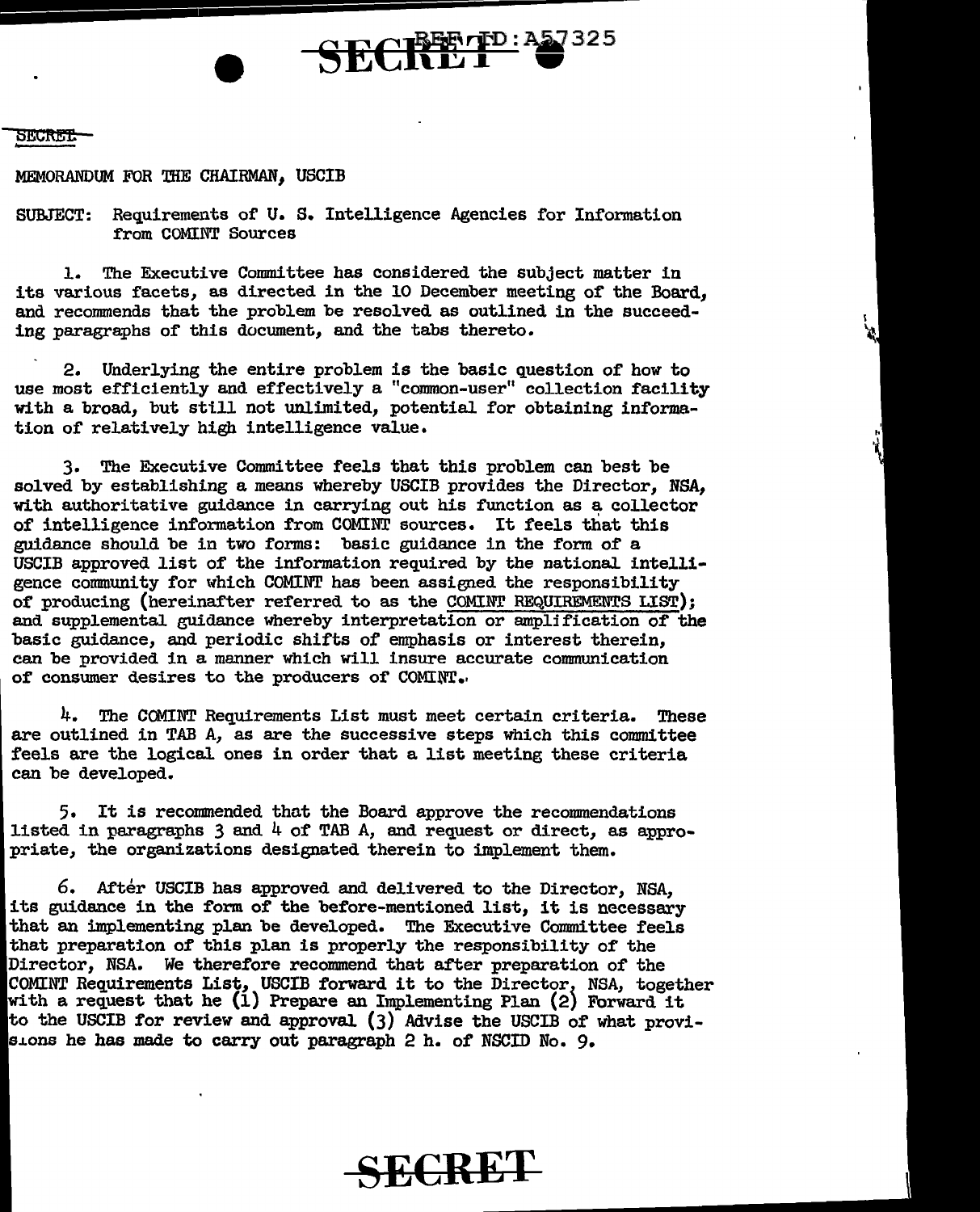SECREP

7. It is apparent that any·increase of emphasis on any requirement or imposition of any new requirement, will normally require a corresponding decrease in the effort committed against some other requirement since it would be obviously impractical, inefficient, and wasteful for the Director, NSA to hold in reserve any of his COMINT resources for such contingencies. This Committee has therefore provided, in TAB A, for such changes in USCIB's basic guidance. In TAB B, the Connnittee proposes a mechanism for providing the SUpplemental Guidance mentioned in paragraph 3 above, and recommends that the USCIB approve . and implement this plan.

CEPELIDA5

8. *As* a final step in the cycle of relations between consumer and producer, NSA should prepare, after a suitable period has elapsed since approval of its Implementing Plan, a clear and understandable progress report to USCIB concerning conformity with, and fulfillment of, the guidance received; the adequacy, in form and substance, of his basic guidance; an appraisal. of the practical working of the procedures established for supplemental. guidance; the basic al.location of COMINT resources; and an estimate of the additional resources required to improve the amount and quality of information produced. After study of this report, USCIB should advise the National Executive Agent what resources it considers should be made available for COMINT production in the coming year.

 $\mathbf{I}$ 

9. Subsequently, the USCIB should revise, as necessary, its basic guidance, thus initiating the recurrence of the cycle.

10. The Committee recommends that the USCIB approve the concept advanced in paragraphs  $8$  and  $9$  above, and so advise the Director, NSA.

2

## SE€RE'f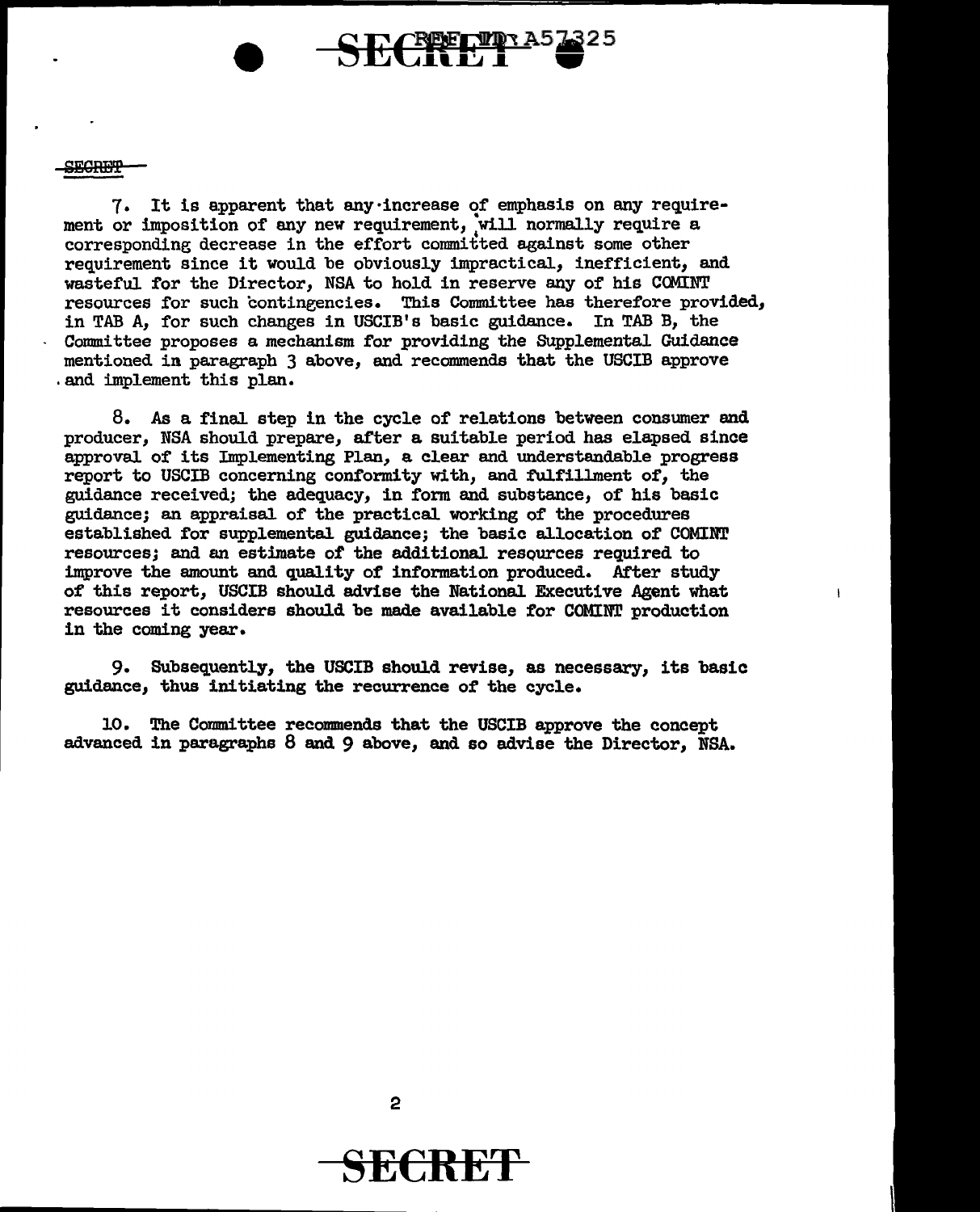



#### 'LWA

 $\frac{E}{E}$ 

÷

1. The Executive Committee is of the opinion that the COMINT Requirements List should meet the five criteria listed below in order to be satisfactory as basic quidance from the Board to the Director, NSA:

a. It should be based on, and be in consonance with, the most recent expression of National Intelligence Objectives.

b. It should not include requirements for information which are beyond, or inappropriate to, COMINT's potential capability to J>roduce.

c. It should not include requirements for information for which Intelligence needs can be satisfied by other sources.

d. It should include requirements for information which could be obtained from COMINT which is needed to complement, supplement, or corroborate that from other sources.

e. It should indicate the relative importance attached to the COMINT-produced information pertinent to each requirement, by division of the List into categorics of COMINT priority.

f. It must be quickly and flexibly responsive to changes in Nat. ional Intelligence Requirements.

2. To produce a COMINT Requirements List which would meet the criteria listed, several operations must be performed. Starting with an authoritative list of Friority National Intelligence Objectives, these successive steps are involved:

a. Producing a list of National Intelligence Requirements.

b. Integratine into this all Departmental Intelligence requirements.

c. Eliminating from this list those requirements which can be fulfilled to the satisfaction of the Intelligence Agencies by other than COMINT sources of information.

d. Evaluating the potential of COMINT as a source of information in satisfying each remaining item, and eliminating those which are beyond the capability of or inappropriate for COMINT to satisfy or which do not serve to complement, supplement, or corroborate other sources of information.

e. Dividing the resultant list into categories of relative importance in order to indicate the priority which the Director, NSA should accord to each.

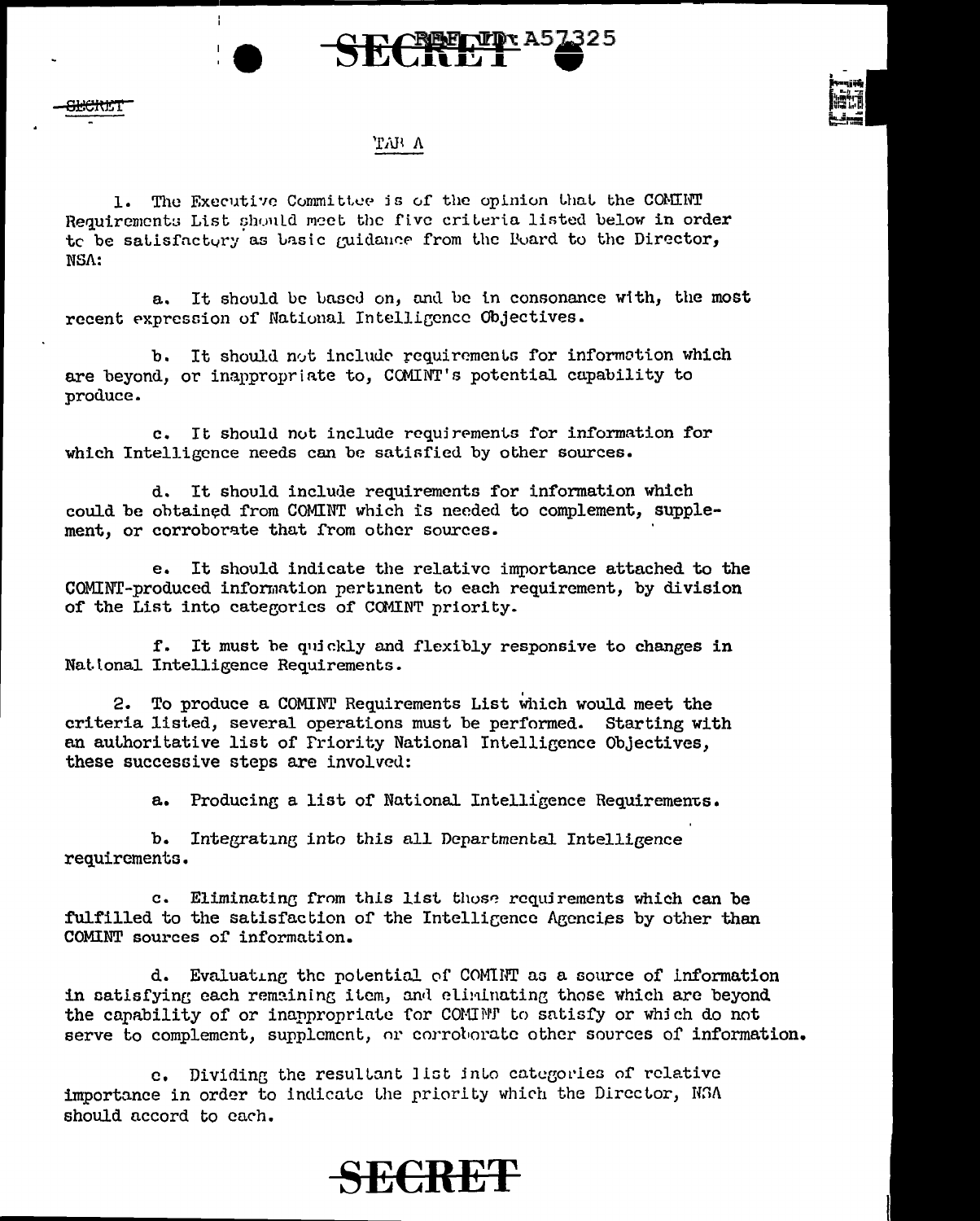ירת גוריתו

3. The Executive Committee has considered the several ways in which the above-listed steps could be accomplished, and makes the recommendations indicated after the discussion in the following subparagraphs.

a. To produce a list of National Intelligence Requirements from the current list of Priority National Intelligence Objectives (DCID  $4/4$  of  $14$  Dec  $54$ ) requires that some provision be made for requirements in support of non-priority National Intelligence Objectives, which are defined implicitly in DCID  $\frac{1}{4}$  as those which do not "warrant priority in relation tn normal coverage." If this can be done without expending the time-consuming effort involved in spelling out a list of the nonpriority objectives themselves, it would appear profitable to adopt such a course.

SECRETTE: A57325

Recommendation: USCIB stipulate, in the carrying out of the succeeding steps in this process, that any requirement for National or Departmental Intelligence which does not clearly and directly relate to one of the Priority National. Intelligence Objectives be considered to relate to a non-priority objective.

b. The Committee feels that ideaJ.ly an authoritative translation of DCID  $4/4$  into Priority National Intelligence Requirements should be made by a suitable body at the direction of the Director of Central Intelligence in collaboration with the IAC agencies. However, this has not yet been done, and, since there are other means of accomplishing the desired end result, tho Comrdttce questions the need for delaying implementation of this plan until an authoritative list is available. The CIA member of USCIBEC has made available a document in which such a translation has been made.

Recommendation: USCIB accept the list prepared by the CIA member (TAB C) as a base from which a COMINT Requirements List will be derived, and seek IAC approval of this action.

c. As the next steps in the process, it is necessary that National Intelligence Requirements in support of non-priority National Intelligence Objectives be added to the list adopted in a result of the preceding recommendation, and that any requirements for information needed for the production of Departmental Intelligence (NSCID  $#3$  paragraph d 1) be integrated with them.

Recommendation: USCIB request each IAC agency, through its USCIB member, to submit a list of its requirements which fall within these categories; and

Recommendation: USCIB direct the USCIB INT COM to combine these lists into one list to be added to the Priority National Intelligence Requirements list in order to obtain an overall all-source Intelligence Requirements List.

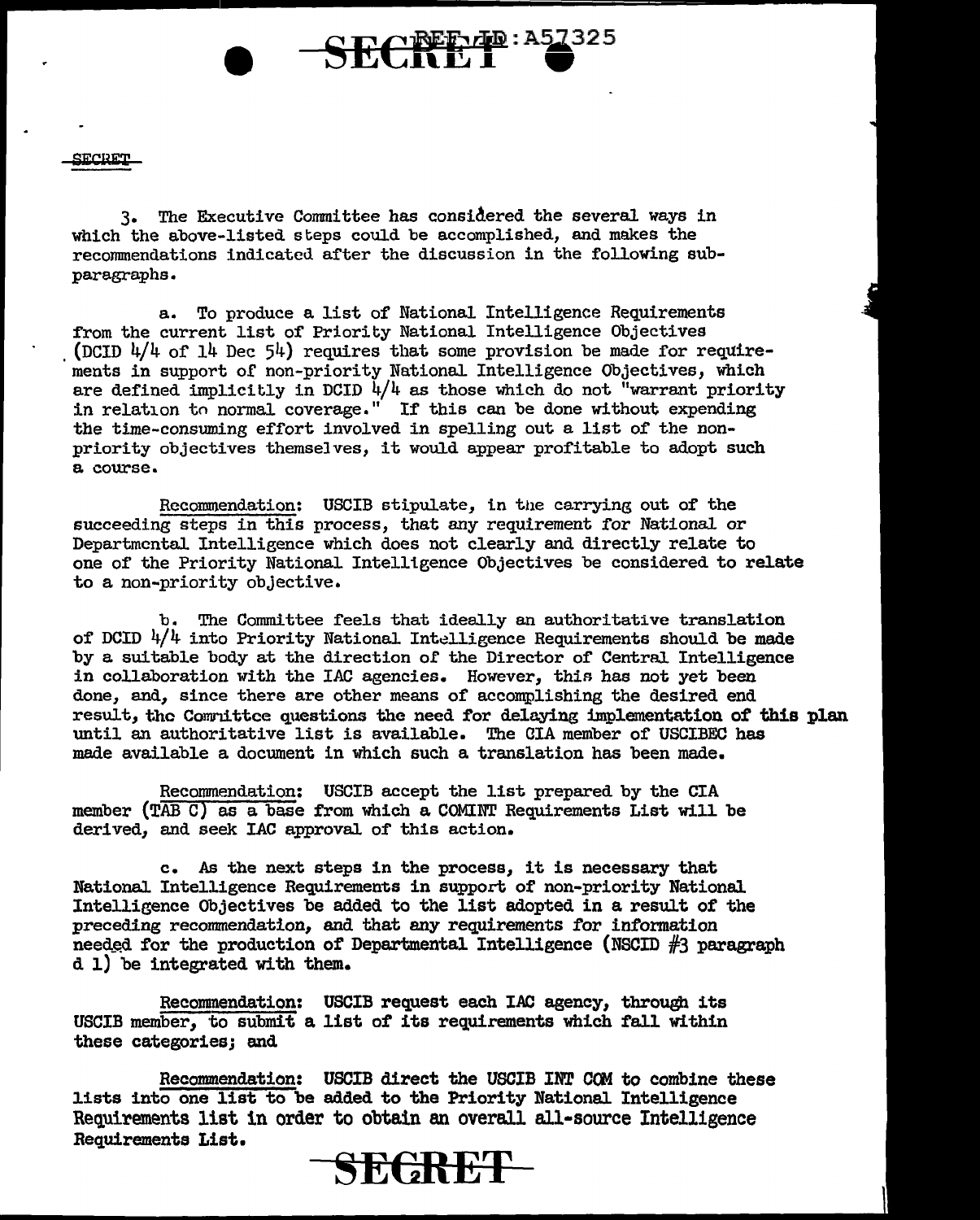#### <del>SECRET</del>

d. In order to tailor this list to fit the potential capabilities of COMINT as a source, a body competent to assess the potentialities of all sources of information is needed. The individuals comprising this body must have in aggregate not only a thorough knowledge of the peculiarities of any particular source of information, but also a thorough knowledge of the degree to which each source may be expected to fulfill a given requirement. The Committee does not feel that it is necessary that this body be empowered to assign collection tasks to other sources than COMINI', or even to recommend which spccific.Non-COMINT source(s) be utilized in fulfillment of any requirement. Their task is· primarily to compare COMINr versus all Non-COMINT, and determine those requirements for which COMINT is properly the primary, a complementary, a supplementary, or an inappropriate, source.

Recommendation: USCIB designate a committee of individuals having the specified competence, to review the all-source Intelligence Requirements List and (1) eliminate therefrom all requirements which COMINT has not a potential capability to satisfy or for which COMINT is not an appropriate information source; (2) eliminate therefrom all requirements which potentially are wholly within the capability of a Non-COMINT source to satisfy;  $(3)$  indicate those requirements for which COMINT is not the primary infonnation source, but rather is used to complement, supplement, or corroborate information from other sources; and for each the degree to which COMINT information is needed for this purpose.

e. The end product of the operation discussed in.the preceding subparagraphs will be a list of Intelligence Requirements properly assignable to COMINT as a source of information. They will be grouped into four categories of intelligence importance, in accordance with the categories of priority of the objectives to which they relate. Those for which COMINT is not the primary source of information Will be identified, and for each of these the degree to which fulfillment is dependent upon COMINT-produced information will be indicated. In order to meet the specified criteria, those requirements for which COMINT is not the primary information source should be evaluated and compared with the others, in order that each can be weighed in terms of the relative amount of COMINT effort which 'is warranted on it, and that it can be then assigned if necessary a new category. At this point it may be desirable, or even necessary, to establish sub-categories of COMINT importance within one or more of the four categories of intelligence importance.

Reconnnendation: USCIB designate the State, CIA, FBI, Army, Navy, and Air Force members of USCIBEC as a Standing Group to carry out this operation.

f. The final list should be authoritatively reviewed and approved before delivery to the Director, NSA, as basic guidance.

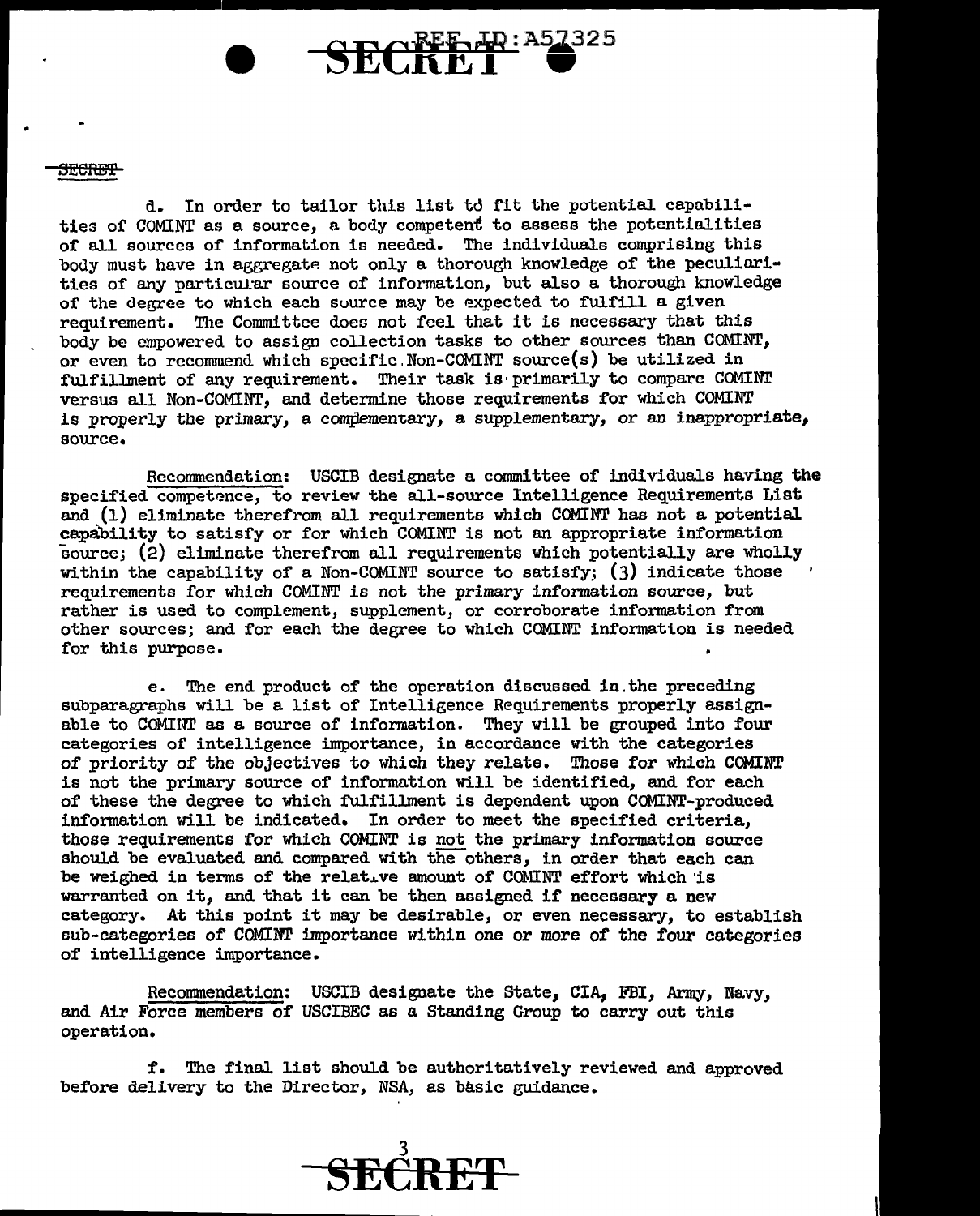#### **SECRET**

Recommendation: USCIB direct that USCIBEC review, and deliver to the Board for approval, the completed COMINT Requirements List.

SECTEP: A57325

4. Provision must be mede for changes in the COMINT Requirements List which are necessitated by changes in the fundamentals from which this basic guidance is derived, and which will probably not occur at the same time as the recommended periodic revision. Such changes will be of the following types:

a. Changes in the IAC list of Priority National Intelligence Objectives, either in substance, such as addition of a new objective or deletion of an objective, or both; or in priority.

b. Similar changes in National Intelligence Requirements.

c. "Crash" requirements - usually of an interim or temporary nature, which do not result from or in changes in Priority National Intelligence Objectives or in National Intelligence Requirements.

Recommendation: USCIB approve all changes in the COMINT Requirements List necessitated by revision of the Priority National Intelligence Objectives or of National Intelligence Requirements, of the nature described in sub-paragraphs (a) and (b) above.

Recommendation: Each USCIB member (or his alternate) be required to approve any "crash" requirement, of the nature described in sub-paragraph (c) above, which his agency imposes upon NSA, and concurrently submit this requirement to other USCIB members for approval. In stating such a requirement its priority in relation to the COMINT Requirements List must be indicated, and, if possible, its probable duration.



4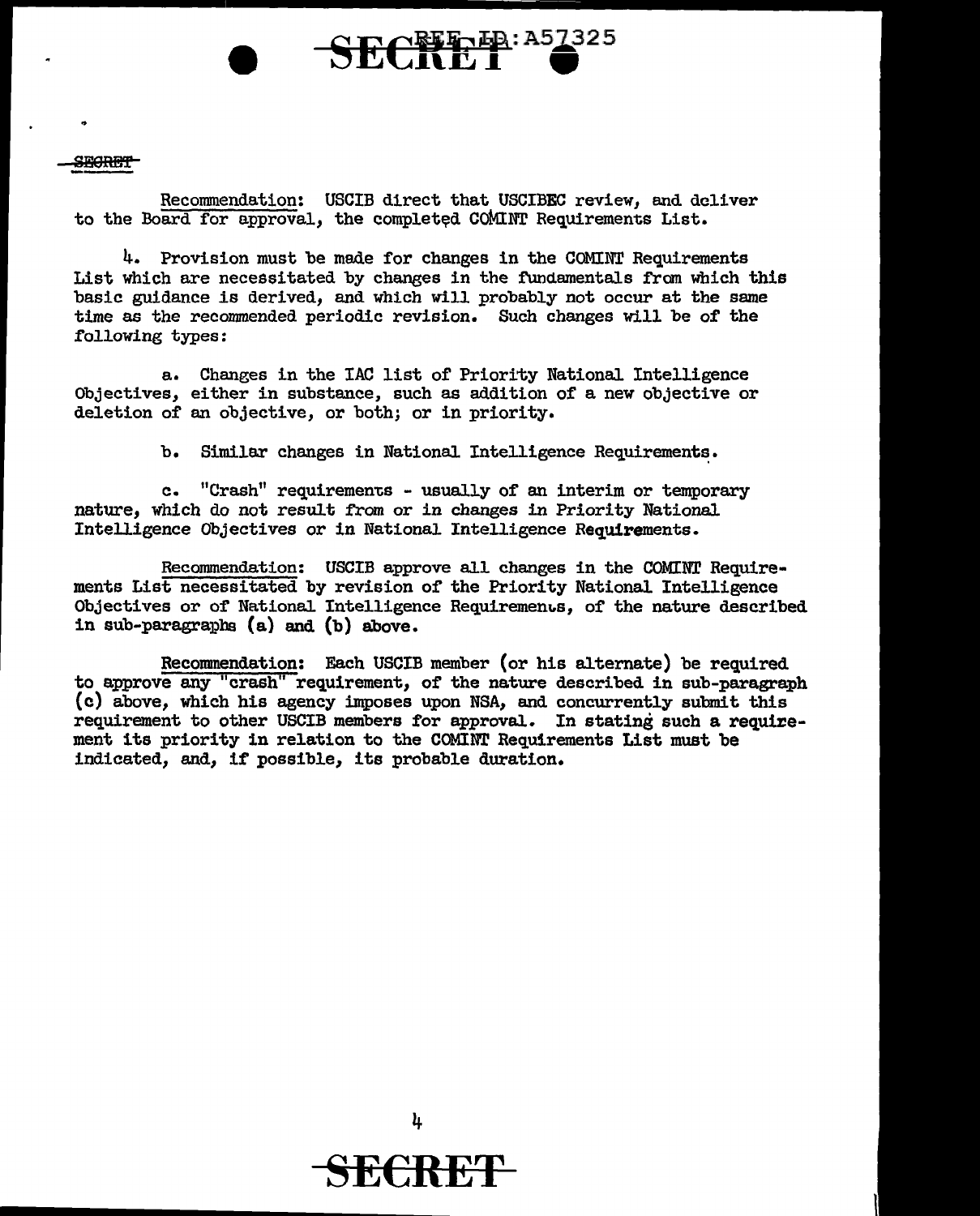# **NEE** 7 PD: AS 325

#### TAB B

1. The Committee recognizes that basic guidance, in the form of a COMINT Requirement List, whether it be that described in TAB A or any other which it is feasible to produce, will necessarily state requirements more broadly and in more general terms than are usable in daily conduct of operations. The basic guidance must, and will, be of such a nature as will permit using it as a base upon which to prepare an Implementing Plan upon which Implementing Programs can be based. Some means must, however, be provided to supplement it.

2. The Executive Committee feels that the nature and scope of such supplemental guidance must be determined in light of the following factors:

a. Supplemental guidance must be consistent with the basic guidance provided by the COMINT Requirements List.

b. Supplemental guidance, in the main, will be in the form of supplemental or amplifying requirements which are originated by the USCIB intelligence agencies individually or collectively, or which are prepared at the request of the National. Security Agency.

c. The mechanism designed to provide supplemental guidance must be responsive to the daily needs of the USCIB intelligence agency(s) and to the requests of the National Security Agency for advice, interpretation, and clarification.

d. Coordination of supplemental requirements among the USCIB intelligence agencies is essential. in those cases where two or more agencies have a common interest in the information requested, and provision must be made to facilitate such coordination.

e. USCIB intelligence agencies should establish a joint intelligence agency facility (hereinafter called The Panel) empowered to act authoritatively on matters of supplemental guidance.

f. The National Security Agency should establish a centralized facility (hereinafter referred to as "The NSA Group"), empowered to determine authoritatively NSA's action in response to the supplemental guidance furnished by, or requested trom, the USCIB intelligence agencies.

g. Any extensive amplification of a Requirement(s) which necessitates reallocation of intercept or processing facilites must be approved by all USCIB intelligence agencies before NSA initiates implementing action.

### **SE€RET**